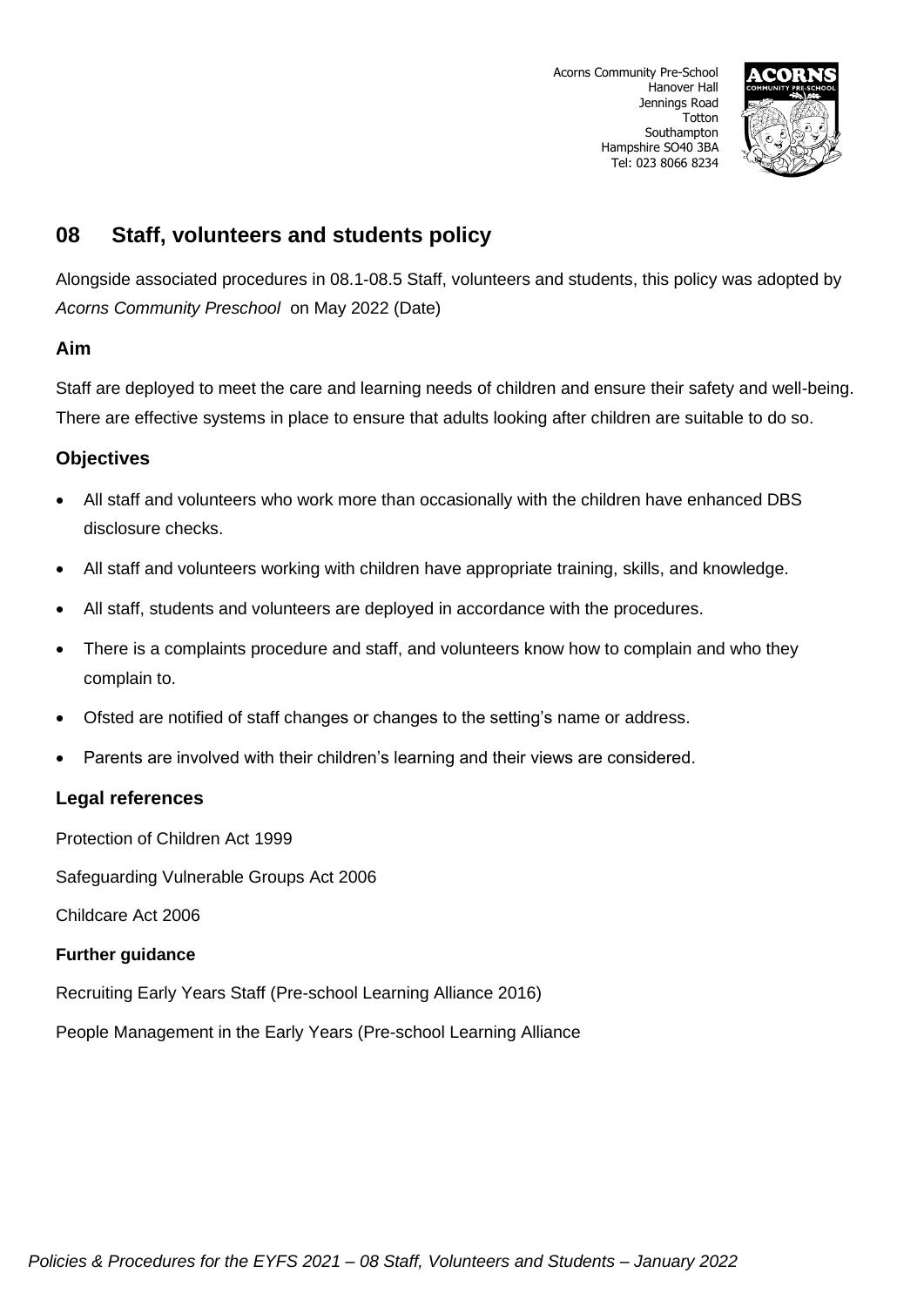

## **08.01 Staff deployment**

Members of staff are deployed to meet the care and learning needs of children and to ensure their safety and well-being at all times.

- Two members of staff are on the premises before children are admitted in the morning and the end of the day; one of which should be the Supervisor or deputy.
- Only those staff aged 17 or over are included in ratios. Staff working as apprentices (aged 16 or over) may be included in the ratios if the setting manager is satisfied that they are competent and responsible.
- Children aged two years: 1 adult : 4 children.
	- at least one member of staff holds a full and relevant level 3 qualification; and.
	- at least half of all other staff hold a full and relevant level 2 qualification.
- Children aged three years and over: 1 adult : 6 children.
- At least one Paediatric First Aider must be on site at all times when children are present
- The setting manager deploys staff to give adequate supervision of indoor and outdoor areas, ensuring that children are usually within sight and hearing of staff and always within sight *or* hearing of staff at all times.
- All staff are deployed according to the needs of the setting and the children attending.
- In open plan provision, staff are positioned in areas of the room and outdoors to supervise children and to support their learning.
- Staff are responsible for ensuring that equipment in their area is used appropriately and that the area is tidy at the end of the session.
- Staff plan their focus on activities
- Staff inform colleagues if they have to leave the room for any reason.
- There are generally two members of staff outside in the garden when it is being used, one of whom supervises climbing equipment that has been put out.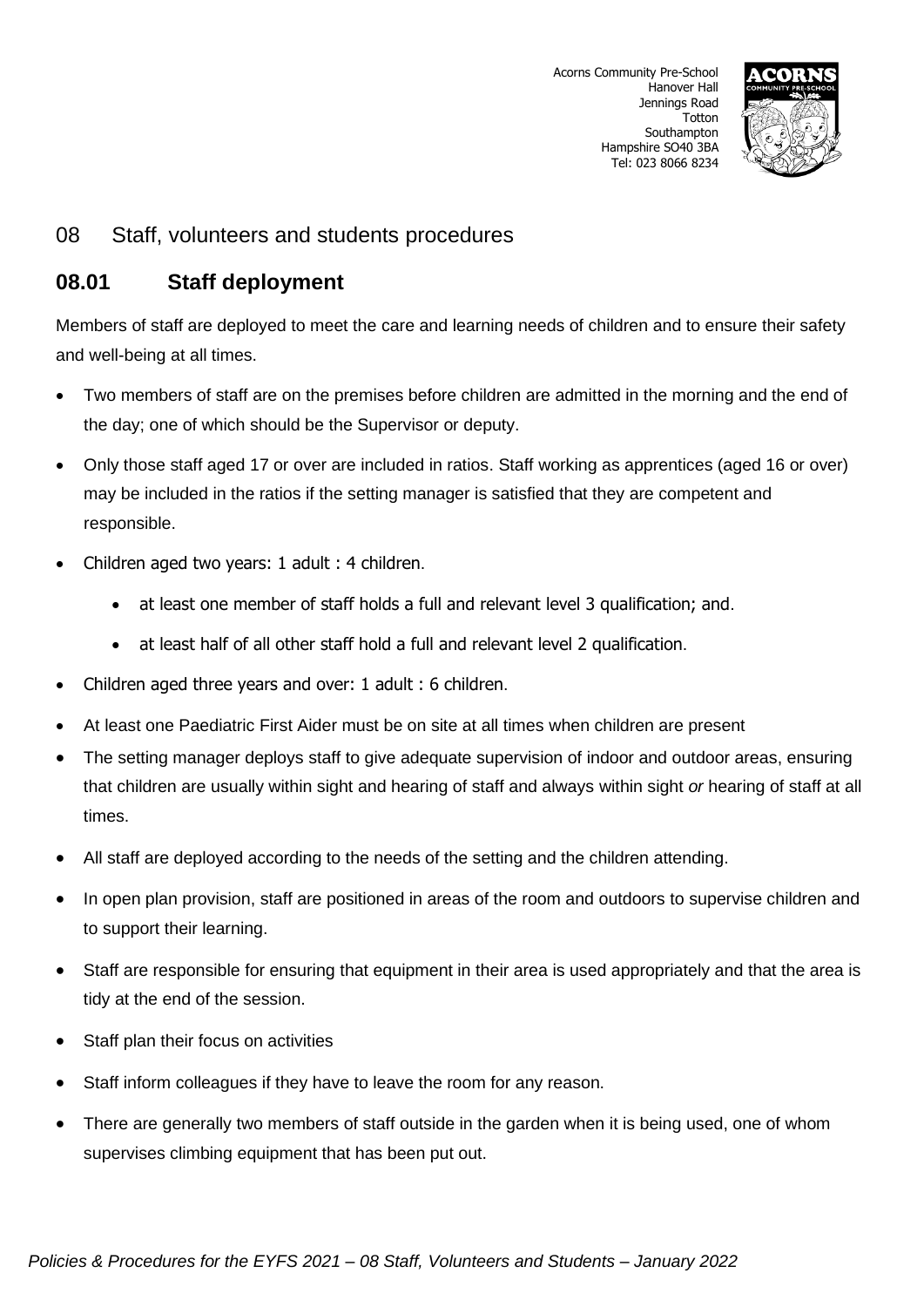- The setting manager may direct other members of staff to join those outside, if the numbers of children warrant additional staff.
- Staff focus their attention on the children at all times whilst having a wider awareness of what is happening around them.
- Staff do not spend working time in social conversation with colleagues.
- Staff allow time for colleagues to engage in 'sustained shared interaction' with children and do not interrupt activities led by colleagues.
- Sufficient staff are available at story times to engage children.
- Key persons spend time with key groups daily; these times are not for focussed activities but for promoting shared times and friendship.

#### **Staff children**

- Where members of staff have their own children with them at the setting, the age of the child must fall within the stipulated ages of the setting's Ofsted registration.
- Where members of staff are likely to be working directly with their own children, this is subject to discussion before commencement with the setting manager .
- Where it is agreed that a member of staff's child attends the setting, it is subject to the following:
	- the child is treated by the parent and all staff as any other child would be
	- the child will not be in the parent's key group of children
	- the key person and parent will work towards helping the child to make a comfortable separation from the parent to allow the parent to fully undertake their role as a staff member of the setting
	- the key person will take responsibility for the child's needs throughout the day, unless the child is sick or severely distressed
	- the situation is reviewed as required, to ensure that the needs of the child are being met, and that the parent is able to fulfil his/her role as a member of staff

If it is the setting manager's child, then their line manager ensures the criteria above is met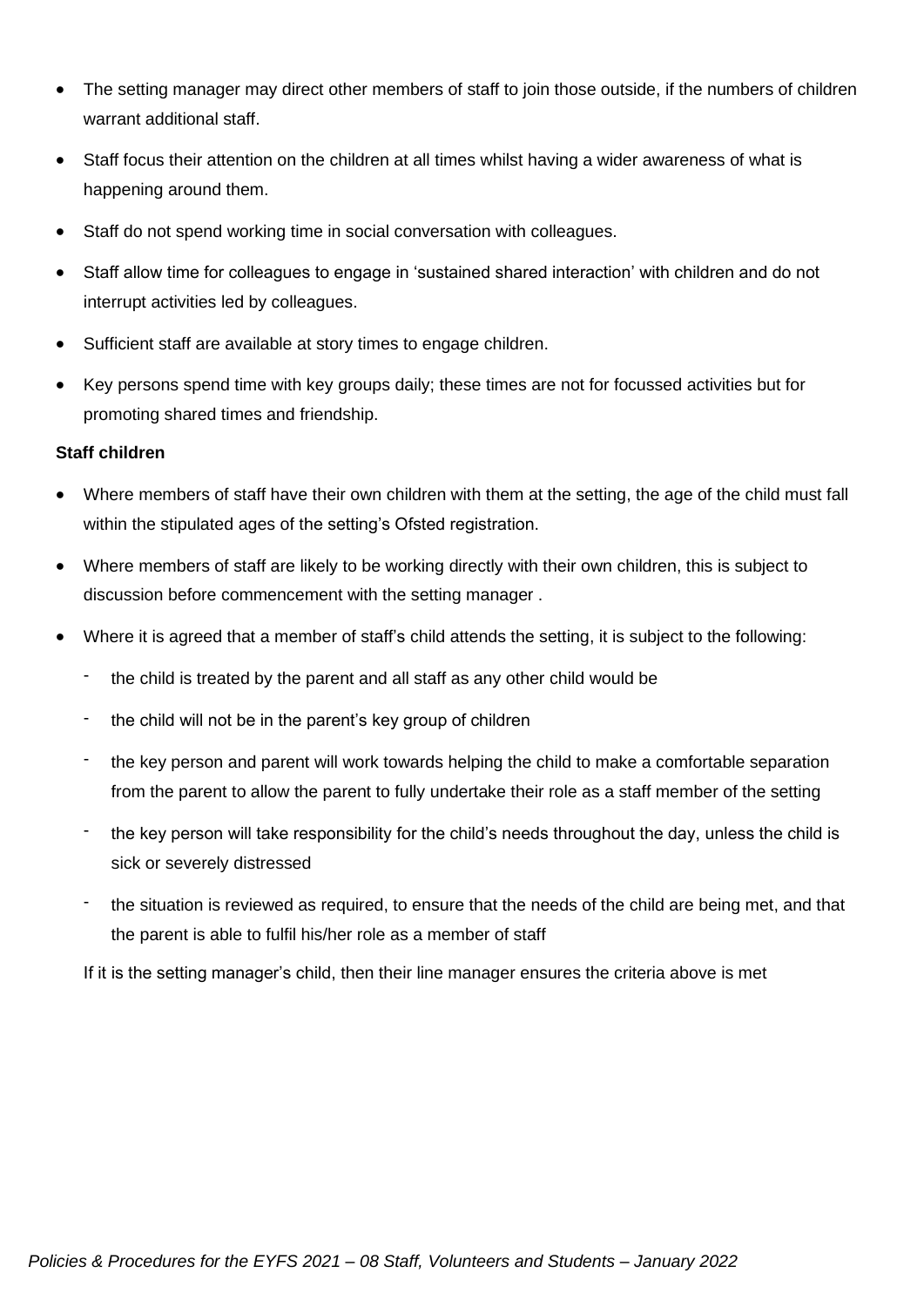

## **08.02 Deployment of volunteers and parent helpers**

Volunteers and parent helpers are always under the supervision of a permanent member of staff. They are not included in staff ratios, or as the two members of staff needed on the premises before children are admitted in the morning or at the end of the day. This can be overridden as Acorns is a sessional preschool, in certain circumstances we may need to operate with 2 or 3 members of staff, the volunteer helper will enable the session to run, while the supervisor in charge finds cover staff.

- The setting manager ensures that volunteers and parent helpers are deployed to assist permanent staff.
- Volunteers and parent helpers assist staff in ensuring that the equipment in their designated area is used appropriately and that it is left tidy at the end of the session.
- Volunteers and parent helpers give additional support for busy areas or to track or observe children.
- Volunteers and parent helpers inform colleagues where they are going if they leave the room at any time.
- Volunteers and parent helpers do not have unsupervised access to children; they do not take them into a separate room for an activity or toileting and do not take them off premises.
- Volunteers and parent helpers are deployed in addition to two members of staff in the garden/outdoor area when in use.
- The setting manager can direct volunteers and parent helpers to join those outside if the numbers of children warrant additional numbers of staff available.
- Volunteers and parent helpers focus their attention to children at all times.
- Volunteers and parent helpers do not spend time in social conversation with colleagues while they are with children.
- Volunteers and parent helpers allow time for colleagues to engage in 'sustained shared interaction' with children and do not interrupt activities led by colleagues.
- Sufficient volunteers and parent helpers are available to support staff at story times.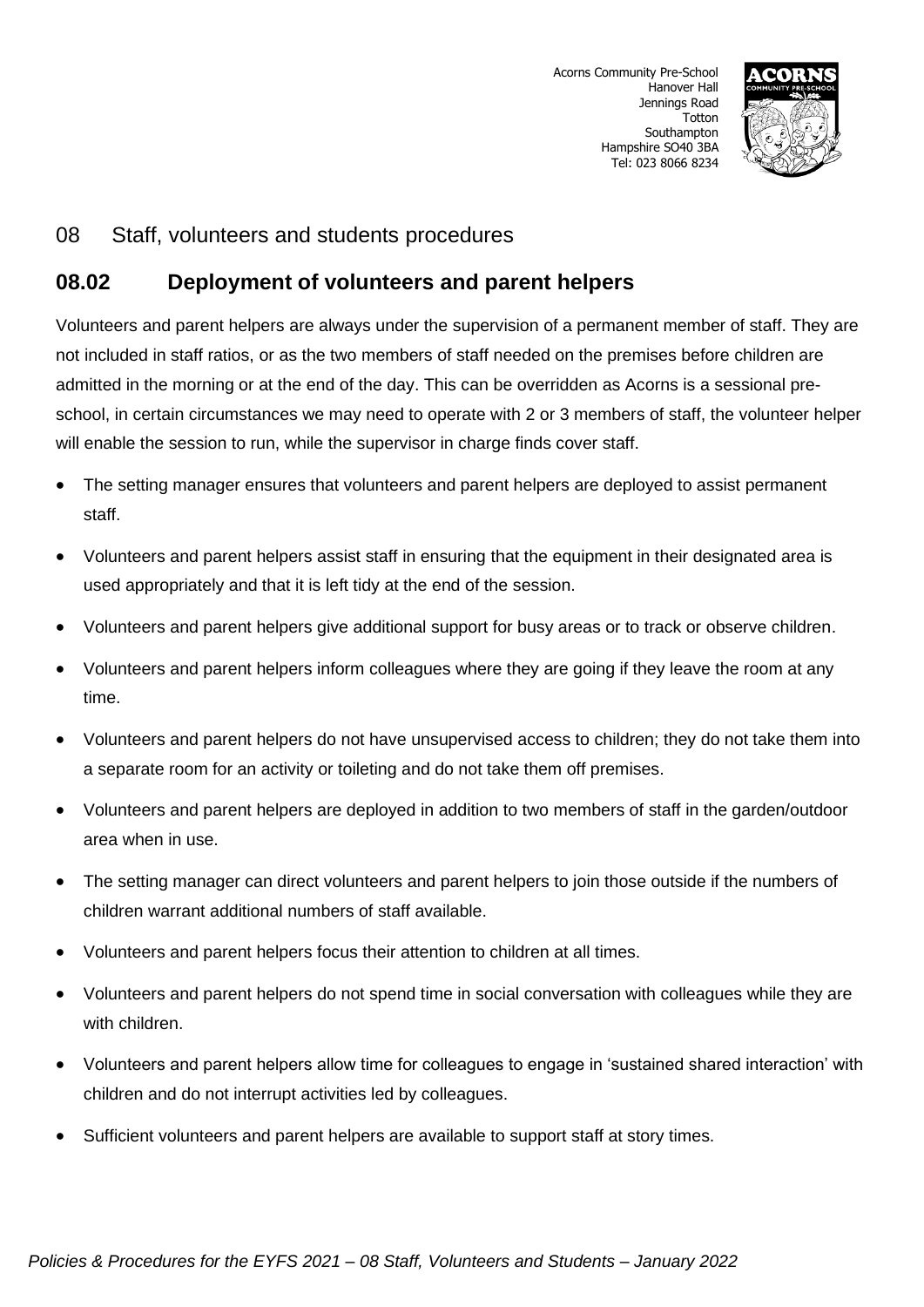

## **08.03 Student placement**

Qualifications and training make an important contribution to the quality of care and education. As part of our commitment, we may offer placements to students undertaking relevant qualifications/training. We aim to provide students experiences that will contribute to the successful completion of their studies and provide examples of quality practice in early years care and education.

- The setting manager ensures that students meet the 'suitable person' requirements.
- The setting manager discusses the aim of the placement with the student's tutor prior to the placement commencing. The expectations of both parties are agreed at this point.
- The good character of students under 17 years old is vouched for by the establishment that places them, the setting manager must be satisfied that all relevant checks have been made.
- Students do not have unsupervised access to children.
- Students and apprentices who are undertaking Level 3 or above may be counted in ratios if the setting manager is convinced that they are suitably experienced.
- Employed trainee staff over the age of 17 may be included in staffing ratios if deemed competent.
- Staff working as apprentices (aged 16 or over) may be included in staffing ratios if deemed competent.
- Public liability and employer's liability insurance is in place that covers students and voluntary helpers.
- Students are aware of confidentiality.
- Student induction includes how the setting and sessions are managed, and policies and procedures, in particular safeguarding, confidentiality and health and safety.
- Appropriate members of staff co-operate with students' tutors to assist them in fulfilling the requirements of their course of study.
- The setting communicates a positive message to students about the value of qualifications and training.
- The needs of the children and their families remain paramount at all times and students are only admitted in numbers that do not hinder the work of the setting.
- The setting manager ensures that students and trainees on placement are engaged in bona fide early years training, which provides the necessary background understanding of children's development and activities.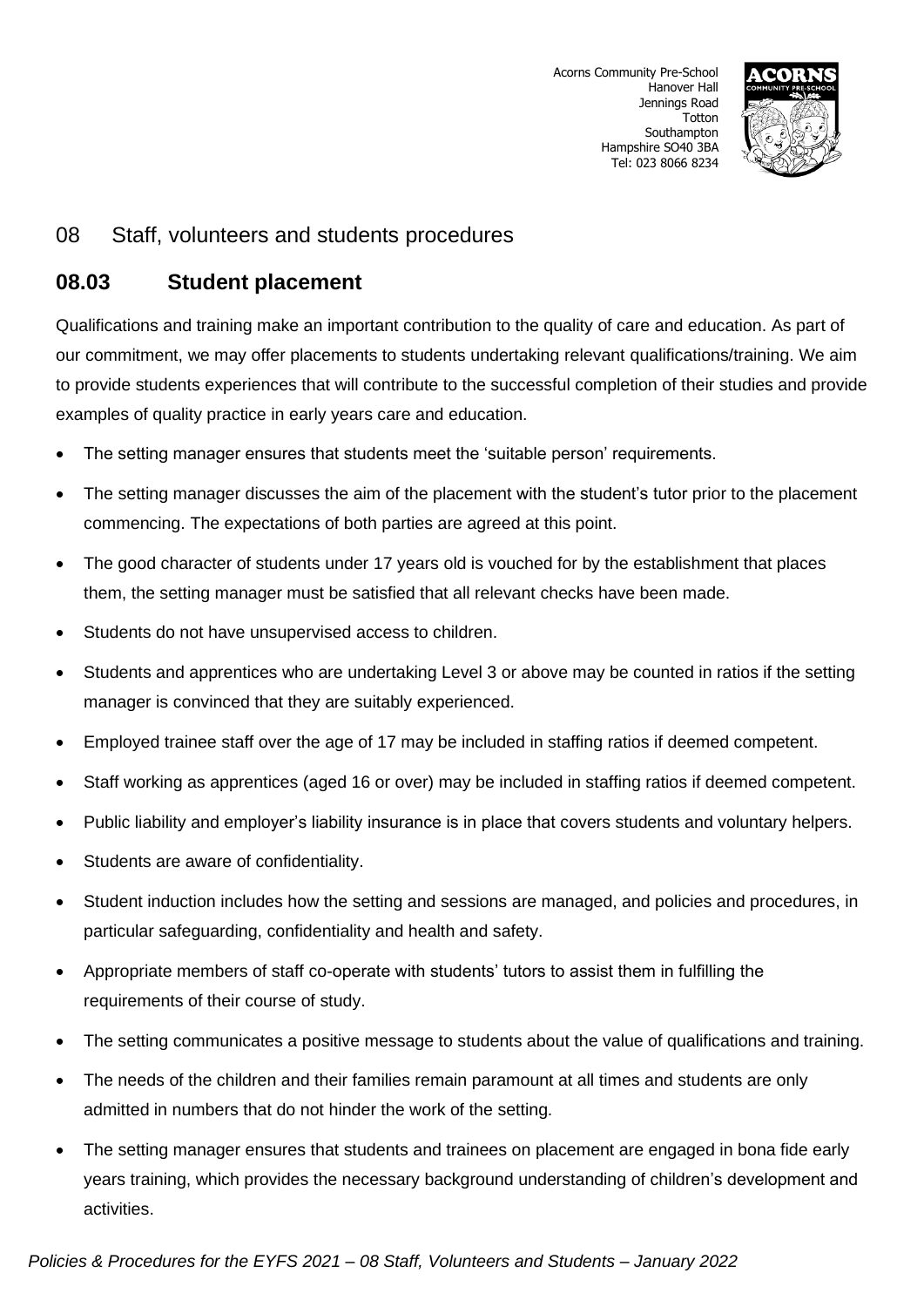

# **08.04 Employment (Including suitability, contingency plans, training, supervision and development)**

We meet the Safeguarding and Welfare Requirements of the Early Years Foundation Stage, ensuring that our staff are appropriately qualified, and we carry out checks for criminal and other records through the Disclosure and Barring Service (**DBS**) in accordance with statutory requirements.

#### **Procedures**

#### *Vetting and staff selection*

- We work towards offering equality of opportunity by using non-discriminatory procedures for staff recruitment and selection.
- All our staff have job descriptions, which set out their roles and responsibilities.
- We welcome applications from all sections of the community. Applicants will be considered on the basis of their suitability for the post, regardless of disability, gender reassignment, pregnancy and maternity, race, religion or belief, sexual orientation, sex, age, marriage or civil partnership. Applicants will not be placed at a disadvantage by [our/my] imposing conditions or requirements that are not justifiable.
- We follow the requirements of the Early Years Foundation Stage and Ofsted guidance on checking the suitability of all staff and volunteers who will have unsupervised access to children. This includes obtaining references and ensuring they have a satisfactory enhanced criminal records check with barred list(s) check through the DBS. This is in accordance with requirements under the Safeguarding Vulnerable Groups Act (2006) and the Protection of Freedoms Act (2012) for the vetting and barring scheme.
- Where an individual is subscribed to the DBS Update Service we carry out a status check of their DBS certificate, after checking their identity and viewing their original enhanced DBS certificate to ensure that it does not reveal any information that would affect their suitability for the post.
- We keep all records relating to the employment of our staff and volunteers; in particular those demonstrating that suitability checks have been done, including the date of issue, name, type of DBS check and unique reference number from the DBS certificate, along with details of our suitability decision.
- We require that all our staff and volunteers keep their DBS check up-to-date by subscribing to the DBS Update Service throughout the duration of their employment with us.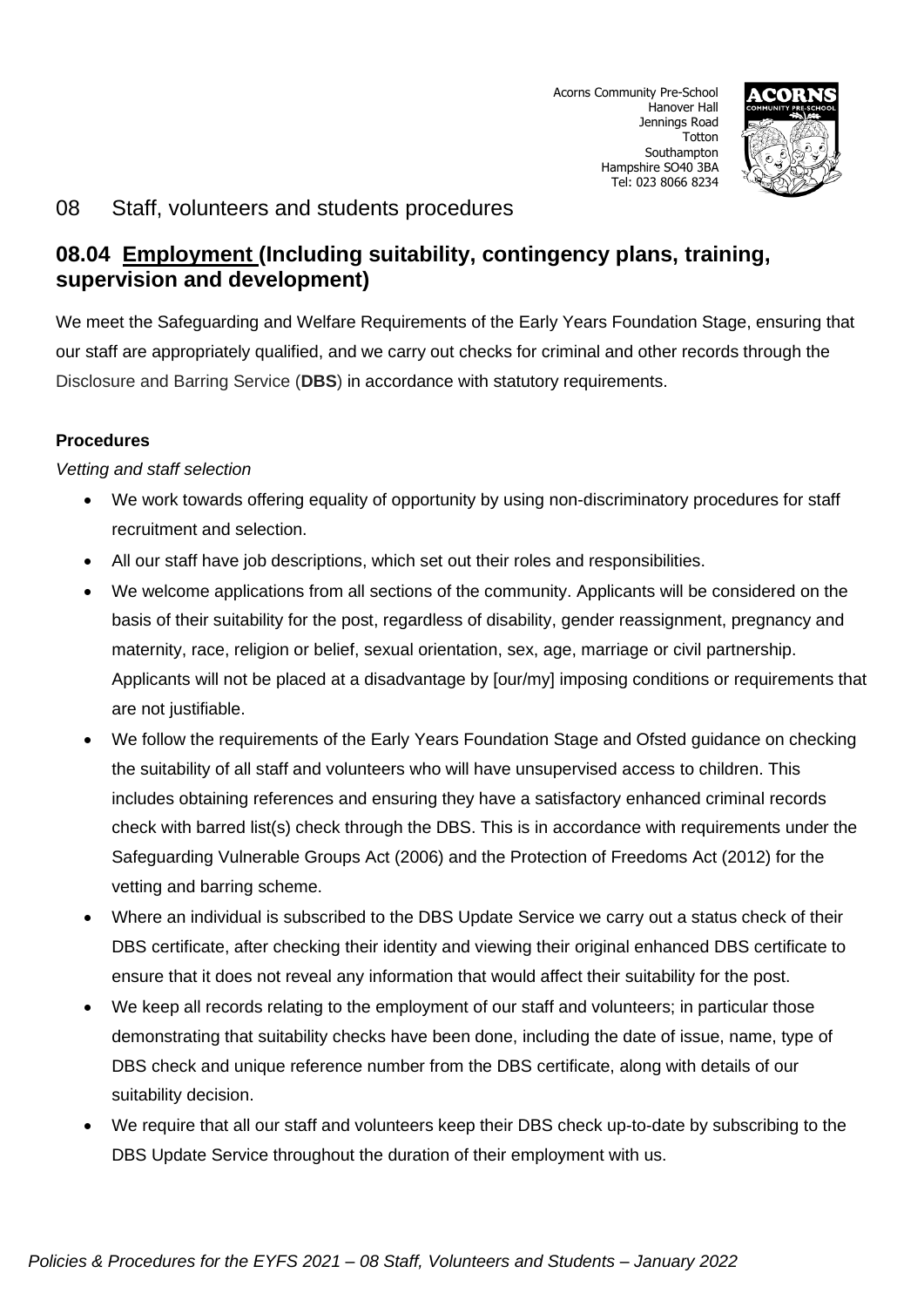- Our staff are expected to disclose any convictions, cautions, court orders, reprimands and warnings which may affect their suitability to work with children – whether received before, or at any time during, their employment with us.
- We obtain consent from [our/my] staff and volunteers to carry out on-going status checks of the Update Service to establish that their DBS certificate is up-to-date for the duration of their employment with us.
- Where we become aware of any relevant information which may lead to the disqualification of an employee, we will take appropriate action to ensure the safety of children. In the event of disqualification, that person's employment with us will be terminated.

#### *Notifying Ofsted of changes*

• We inform Ofsted of any changes to our Registered Person, director(s) of our provision and/or our management team.

#### *Staff supervision, training and staff development*

- Our supervisors and Deputy hold NVQ 3 in Early Years Care and Education or an equivalent qualification and a minimum of half of our staff hold the NVQ 2 in Early Years Care and Education or an equivalent or higher qualification.
- We provide regular in-service training to all staff whether paid staff or volunteers through the Pre-school Learning Alliance and external agencies.
- Training that staff participate in which is beneficial to the pre-school will be re-imbursed at the discretion of the committee.
- Our pre-school budget allocates resources to training.
- We provide staff induction training in the first week of employment. This induction includes our Health and Safety Policy and Safeguarding Children and Child Protection Policy. Other policies and procedures will be introduced within an induction plan.
- We support the work of our staff by holding regular supervision meetings and appraisals.
- We are committed to recruiting, appointing and employing staff in accordance with all relevant legislation and best practice.
- Full details about staff supervision, training, staff development and Code of Conduct can be found in the Staff Handbook.

#### *Staff taking medication/other substances*

If a member of staff is taking medication which may affect their ability to care for children, we ensure that they seek further medical advice. Staff will only work directly with the children if medical advice confirms that the medication is unlikely to impair their ability to look after children properly.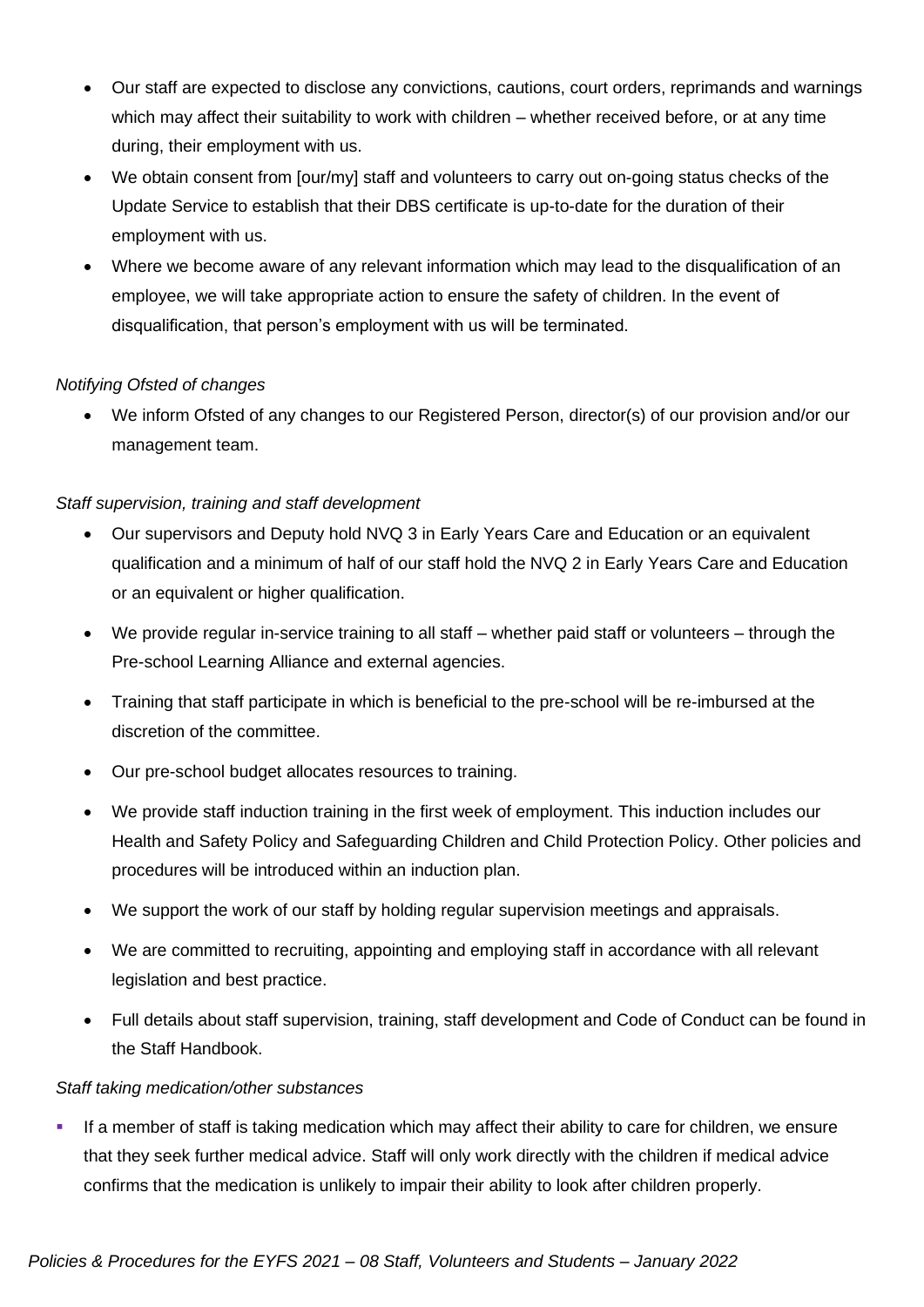- Staff medication on the premises will be stored securely and kept out of reach of the children at all times.
- If we have reason to believe that a member of staff is under the influence of alcohol or any other substance that may affect their ability to care for children, they will not be allowed to work directly with the children and further action will be taken, as outlined in the Staff Handbook.

#### *Managing staff absences and contingency plans for emergencies*

- As we are a term time only pre-school, our staff takes their holiday breaks when the pre-school is closed. Where staff may need to take time off for any reason other than sick leave or training, this is agreed with the supervisors with sufficient notice.
- Where staff are unwell and take sick leave in accordance with their contract of employment, we organise cover to ensure ratios are maintained.
- Sick leave is monitored and action is taken where necessary in accordance with the contract of employment.
- We have contingency plans to cover staff absences, as follows:
	- a) At Acorns, there are two joint Supervisors and a Deputy whom Ofsted have approved.
	- b) In the event of staff shortage through staff sickness etc, usual standby staff to be called upon.
	- c) In the event of one Supervisor off for any reason, the other Supervisor leads the session and takes responsibility for the group.
	- d) In the event of both supervisors being unavailable, the Deputy, leads the group and takes responsibility for the group.
	- e) If for any reason the Supervisors and the Deputy are person not available, the session has to be cancelled. If session has already begun, parents/carers need to be contacted to collect their child. Staff in the group are to remain with the children until they are picked up. Contact telephone numbers, passwords etc are listed at the front of the registration book.
	- f) In all cases appropriate ratios of staff should be maintained, 1 to 6, three years and above; 1 to 4, two to three years old.
	- g) In the event of no other members of staff being available, the setting manager or one of other Directors can be approached .